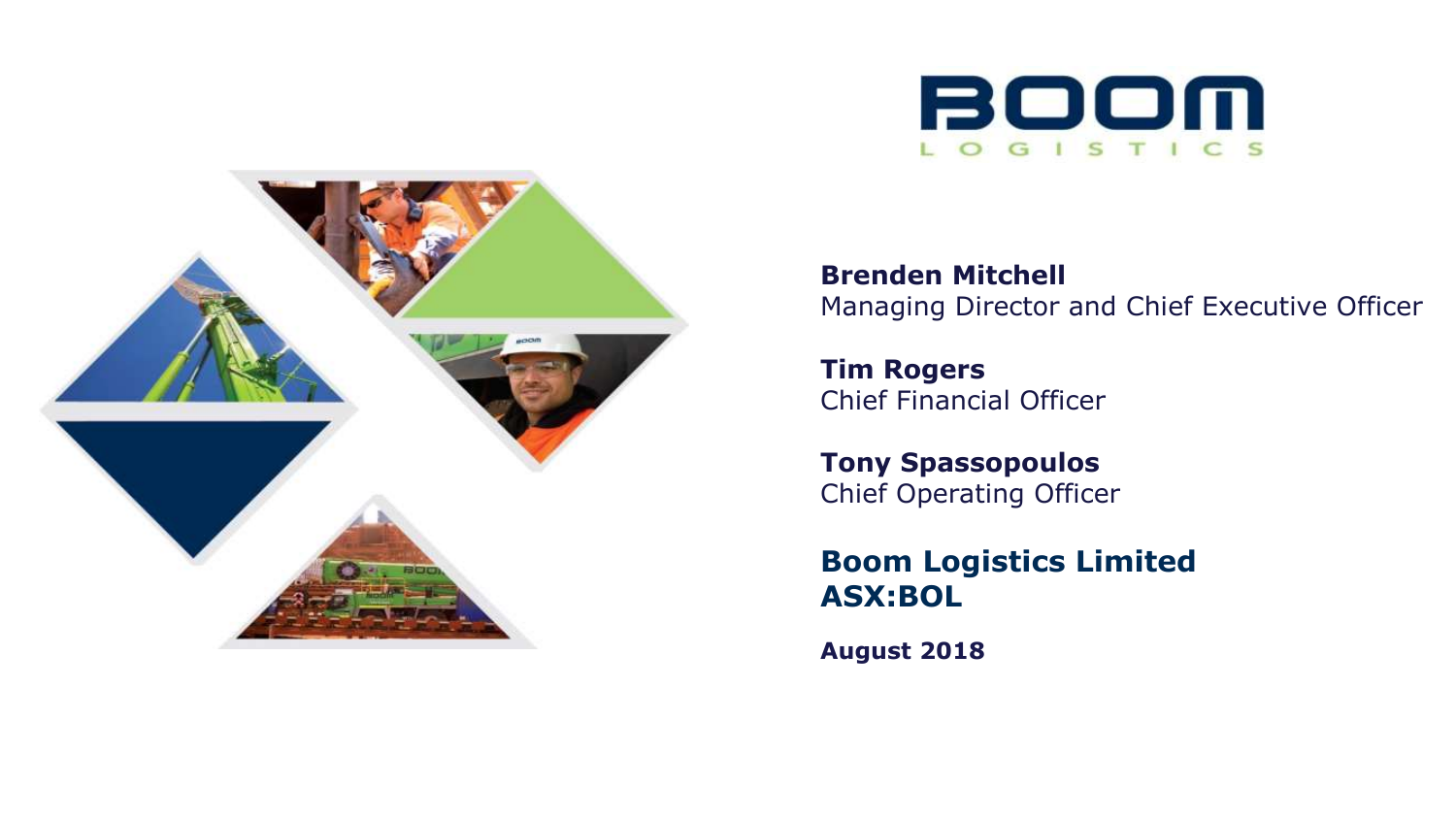

#### **Disclaimer**

This presentation contains certain forward -looking statements with respect to the financial condition, results of operations and business of Boom and certain plans and objectives of the management of Boom . Forward -looking statements can generally be identified by the use of words such as 'project', 'believe', 'foresee', 'plan', 'expect', 'aim', 'potential', 'goal', 'target', 'intend', 'anticipate', 'believe', 'estimate', 'may', 'could', 'should', 'will' or similar expressions . All such forward looking statements involve known and unknown risks, significant uncertainties, assumptions, contingencies and other factors, many of which are outside the control of Boom, which may cause the actual results or performance of Boom to be materially different from any future results or performance expressed or implied by such forward looking statements . Such forward -looking statements speak only as of the date of this announcement . Factors that could cause actual results or performance to differ materially include without limitation the following : risks and uncertainties associated with the Australian and global economic environment and capital market conditions, fluctuations in foreign currency exchange and interest rates, competition, Boom's relationships with, and the financial condition of, its suppliers and customers, or legislative changes, or regulatory changes or other changes in the laws which affect Boom's business . The foregoing list of important factors is not exhaustive . There can be no assurance that actual outcomes will not differ materially from these statements . Readers should not place undue reliance on forward looking statements . Except as required by law and ASX Listing Rules, Boom undertakes no obligation to update publicly or otherwise revise any forward looking statement as a result of new information, future events or other factors .

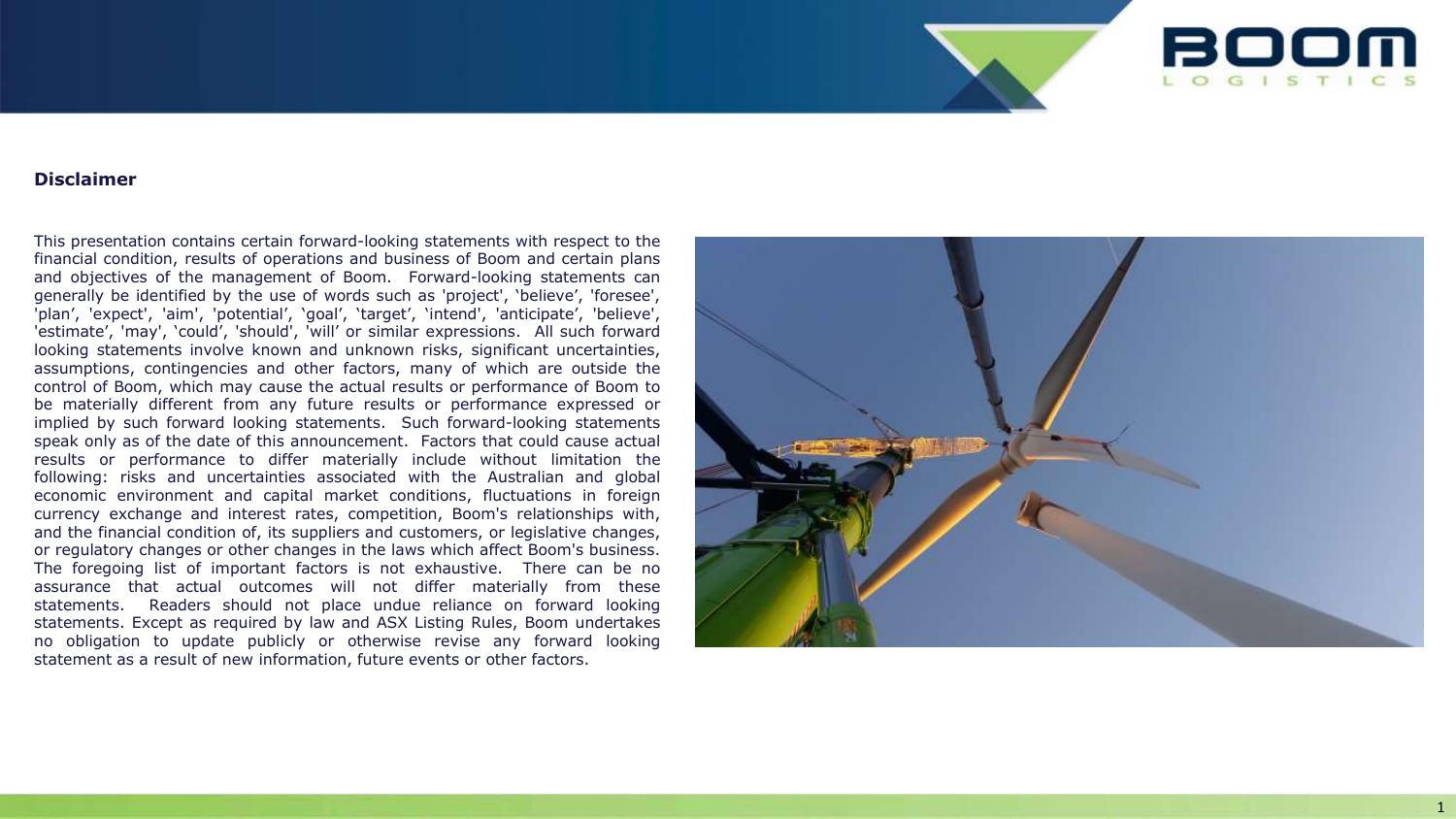# **Highlights**



### **1. Revenue growth**

- FY18 Revenue up 22% on pcp to \$183.1m
- FY18 Gross Margin at 28.7% up from 27.1% in FY17

### **2. Operational leverage continues to deliver strong margin improvement**

- Trading EBITDA at \$21.1m up from \$10.6m in FY17
- Trading EBITDA margin at 11.5% up from 7.1% in FY17
- Positive EBIT at \$2.4m up from a loss (before impairment) of \$7.9m in FY17
- Loss after tax at \$1.55m improved from a loss after tax of \$22.6m in FY17

## **3. Balance Sheet flexibility**

- Net debt at \$37.3m down \$7.8m on FY17 gearing (net debt/ equity) at 26%
- Debt reduction funded by solid operational cash flow at \$11.5m up from \$6.3m in FY17

### **4. FY19 forecast to deliver continued growth**

- Strong pipeline to deliver circa 15% revenue growth in FY19
- Operational leverage to continue with strong conversion of revenue to profit
- Target of 2 cents earnings per share in FY19

## **5. Smooth leadership transition**

- Brenden Mitchell to retire from CEO and MD role on 20 September 2018 and will support the transition over next 6 months
- Tony Spassopoulos currently COO, appointed CEO and MD, effective 20 September 2018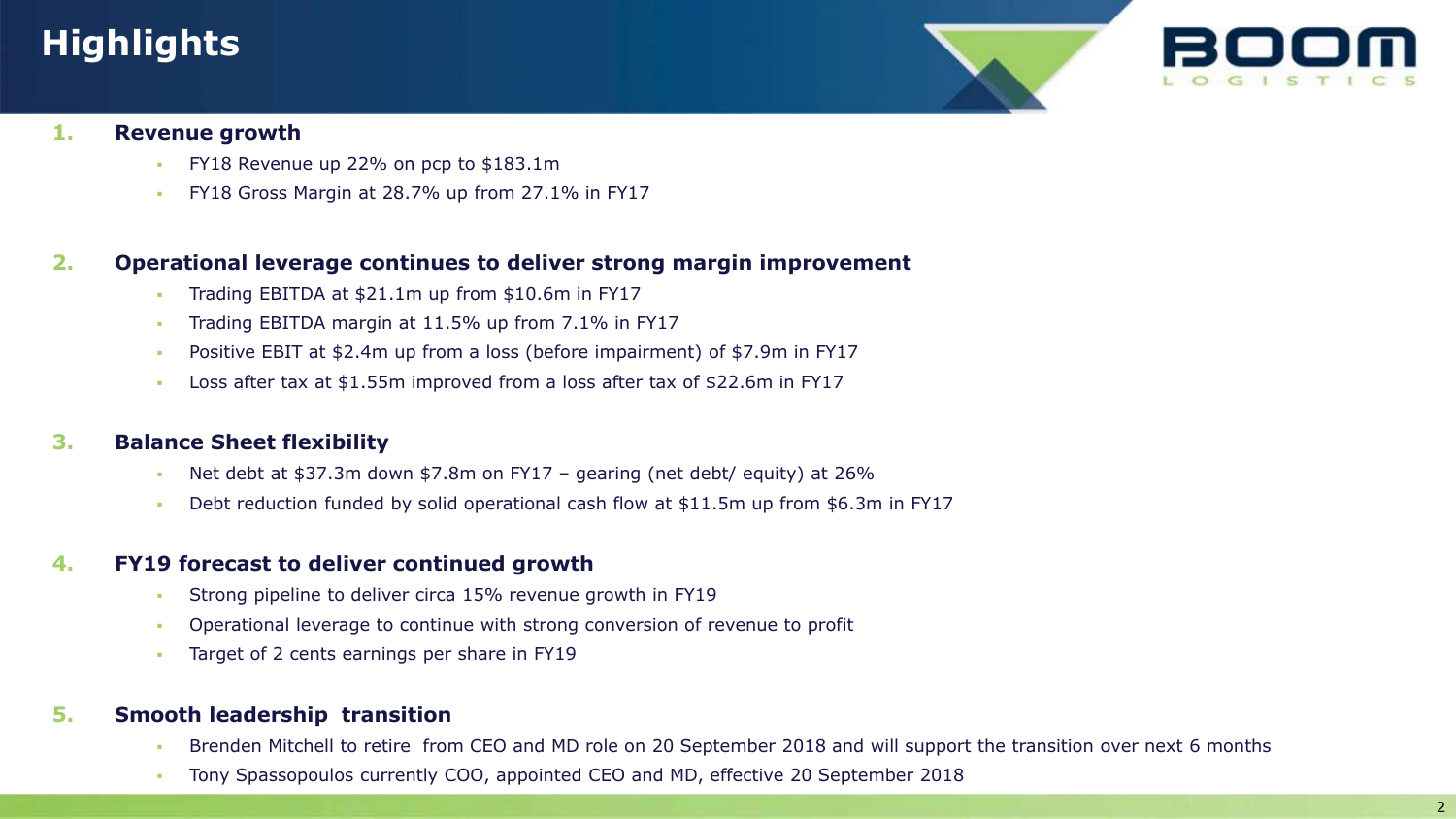# **FY18 Profit and Loss**

|                                             | 30-Jun-18      | 30-Jun-17      | <b>Change</b> |
|---------------------------------------------|----------------|----------------|---------------|
|                                             | $$^{\prime}$ m | $$^{\prime}$ m | %             |
| <b>Revenue from Services</b>                | 183.1          | 150.1          | 22%           |
| less: Direct Expenses                       | (130.5)        | (109.4)        | 19%           |
| <b>Gross Profit</b>                         | 52.6           | 40.7           | 29%           |
| GP%                                         | 28.7%          | 27.1%          |               |
| less: Indirect Expenses                     | (24.0)         | (22.9)         | 5%            |
| less: Central Costs                         | (7.5)          | (7.2)          | 4%            |
| <b>Trading EBITDA</b>                       | 21.1           | 10.6           | 99%           |
| Trading EBITDA%                             | 11.5%          | 7.1%           |               |
| less: Non-Trading Expenses                  | (0.6)          | (2.7)          |               |
| plus: Non-Trading Income                    | 0.0            | 2.7            |               |
| Profit/ (loss) on Sale of Assets            | 0.1            | (0.3)          |               |
| <b>Statutory EBITDA (before impairment)</b> | 20.6           | 10.3           | 99%           |
| less: Depreciation and Amortisation         | (18.2)         | (18.2)         | 0%            |
| <b>EBIT (before Impairment)</b>             | 2.4            | (7.9)          |               |
| less: Net Borrowing Costs                   | (4.0)          | (3.9)          | 3%            |
| plus: Income Tax Benefit                    | 0.0            | 0.8            |               |
| Net Loss After Tax (before Impairment)      | (1.6)          | (10.9)         |               |
| less: Impairment                            | 0.0            | (11.7)         |               |
| <b>Net Loss After Tax</b>                   | (1.6)          | (22.6)         |               |

#### **1. Revenue up 22%** Revenue increase attributed to:

- Increased volume from existing customers;
- New contracts;
- Major projects; and
- Labour services

#### **2. Direct expenses increased by 19%**

Gross Margin at 28.7% - up from 27.1%

#### **3. Operational leverage realised**

Revenue growth delivered with indirect and central costs increasing by only \$1.4m

Trading EBITDA margin at 11.5% - up from 7.1%

**4. Non-trading expenses** comprise legal costs associated with final stage of Glove and Barrier legal case and restructure of two small cranes businesses with assets redeployed to more profitable markets

#### **5. Depreciation consistent with prior year**

Small increase in second half as older transport assets depreciated harder ahead of reinvestment in new trailers in FY19. Expect depreciation to be modestly reduced in FY19

#### **6. Return on capital employed improving**  FY18 ROCE at 1.6% (FY17: negative 3.6%)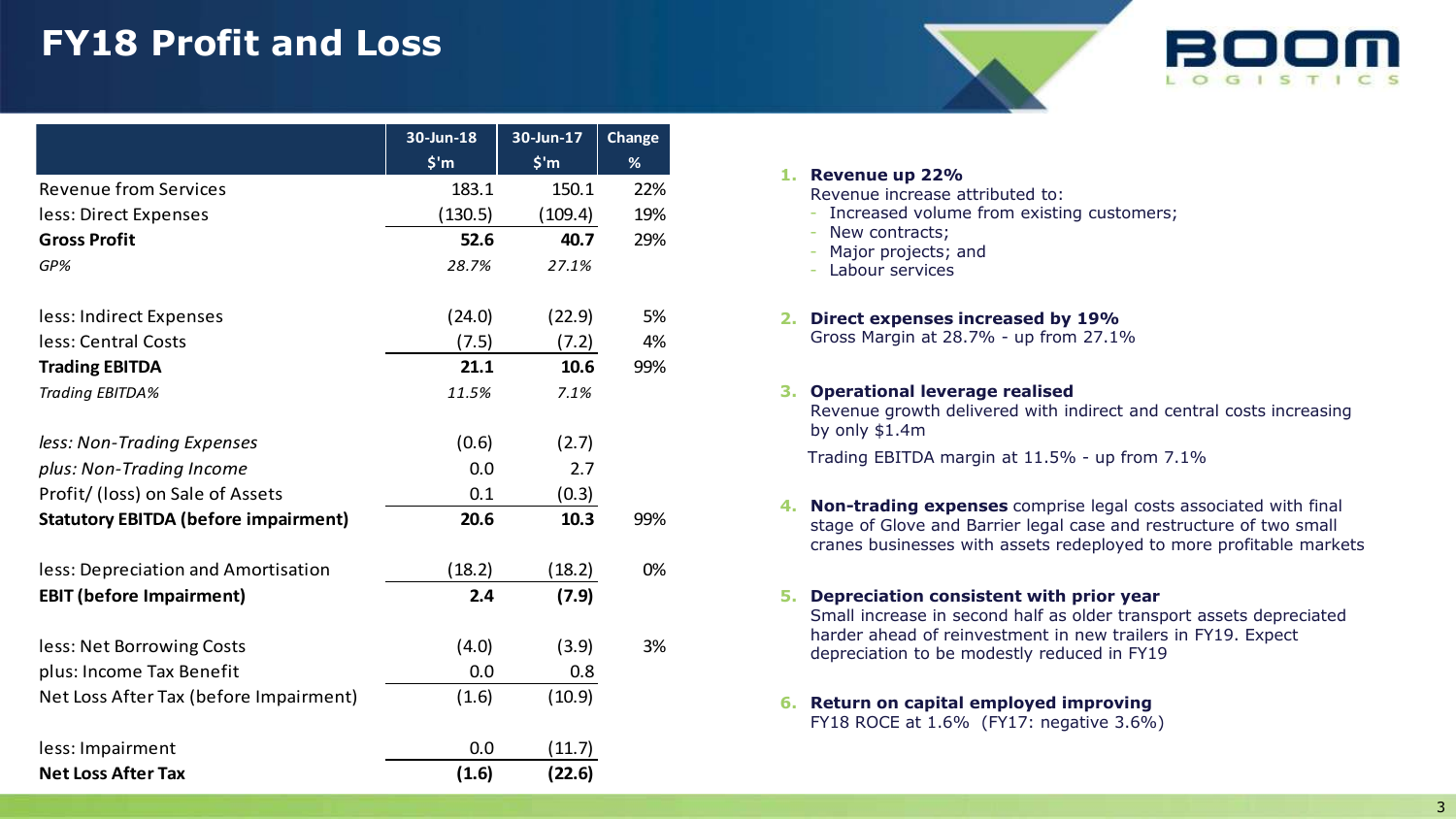## **Revenue Profile FY18 vs FY17**

### **Resources – increase circa \$18m**

- **Higher revenue from maintenance contracts in line with** increased customer activity
- Large shutdown completed at Olympic Dam circa \$10m revenue
- **Increased revenue with OFM's on customer sites**
- **Energy & Utilities (including wind farms) – increase circa \$15m**
	- Three wind farm construction projects completed in the year
	- Wind farm maintenance growing segment requiring specialised assets and expertise

### **Construction & Engineering - consistent revenue with pcp**

- **Project based civil infrastructure contracts on road, rail and bridges**
- Sub-contract work for major construction companies

#### **Industrial Maintenance and Telecommunications Revenue**  – consistent revenue with pcp

*readi* **(labour hire)** 

- supports growth across all market sectors for Boom and new revenue opportunities from external customers

## **Revenue by Market Segment**

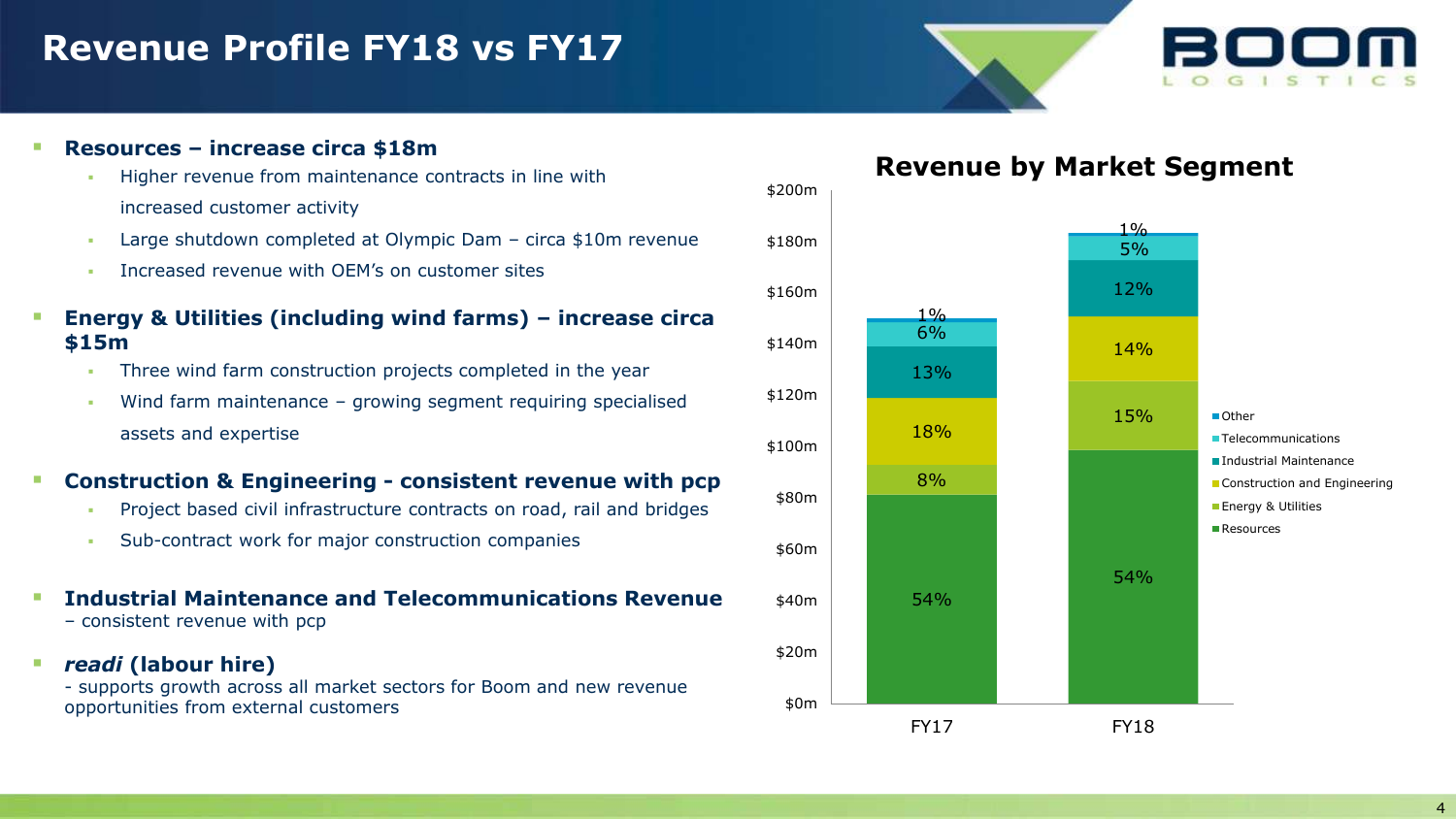## **FY18 Cash Flow**

|                                                         |     | 30-Jun-18 30-Jun-17 |       | mvmt  |
|---------------------------------------------------------|-----|---------------------|-------|-------|
|                                                         |     | \$m\$               | \$m   | \$m\$ |
|                                                         |     |                     |       |       |
| <b>Trading EBITDA</b>                                   |     | 21.1                | 10.6  | 10.5  |
| less: cash component of non-trading expenses paid       |     |                     |       |       |
| in period                                               |     | (0.9)               | (3.2) | 2.3   |
| Cash proceeds from G+B Legal Settlement                 |     | 1.4                 | 1.3   | 0.1   |
| Movement in working capital                             | (1) | (6.6)               | 1.3   | (7.9) |
| Cash Flow from operations before interest and tax       |     | 15.0                | 10.0  | 5.0   |
|                                                         |     |                     |       |       |
| Interest paid (net of interest received)                |     | (3.5)               | (3.7) | 0.2   |
| Net cash provided by operating activities               | (2) | 11.5                | 6.3   | 5.2   |
|                                                         |     |                     |       |       |
| Purchase of property, plant, equipment and software (3) |     | (5.5)               | (4.0) | (1.5) |
| Proceeds from the sale of plant and equipment           |     | 2.4                 | 2.9   | (0.5) |
| Net cash used in investing activities                   |     | (3.1)               | (1.1) | (2.0) |
| <b>Free cash flow</b>                                   |     | 8.4                 | 5.2   | 3.2   |
|                                                         |     |                     |       |       |
| <b>Transaction costs related to borrowings</b>          |     | 0.0                 | (1.0) | 1.0   |
| <b>Net repayment of borrowings</b>                      | (4) | (8.9)               | (3.8) | (5.1) |
| Net (Decrease)/Increase in Cash                         |     | (0.5)               | 0.4   | (0.9) |

1. Working capital increased predominantly as a result of revenue growth

Debtor days also increased by circa 5 days or circa \$2.5m as a result of slower cash collection and debtor mix

2. Cash flow from operations strengthened in the second half as debtors from major projects completed in first half were received

Operating cash flow increased \$5.2m on pcp

- 3. Capital expenditure remained low in FY18. Expect expenditure to increase in FY19 to fund replacement of cranes and transport assets. Capital expenditure will remain below depreciation for FY19 as larger assets are rented on flexible rental agreements
- 4. Surplus cash has been applied to debt repayments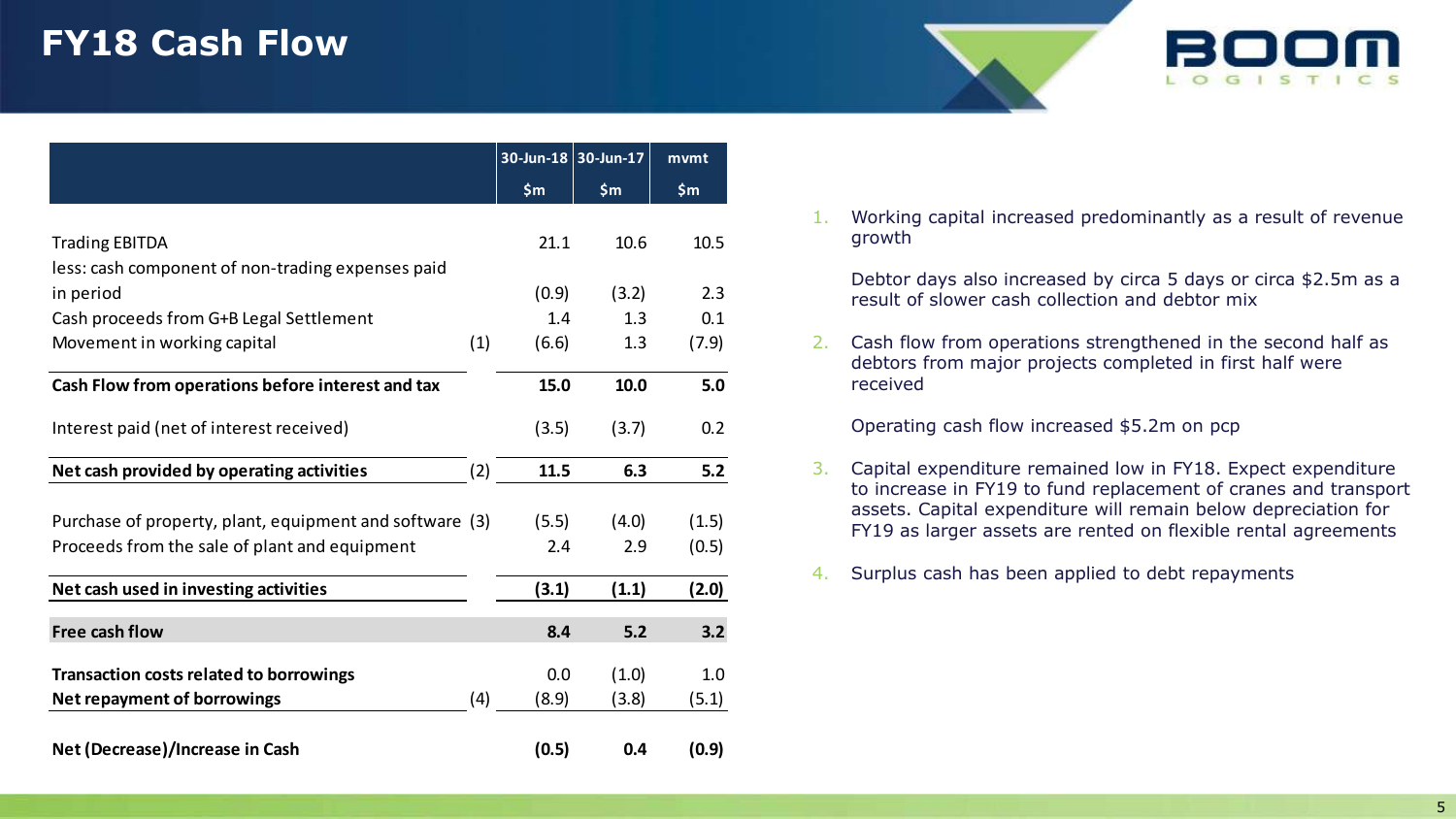# **FY18 Balance Sheet**

|                                     |     | 30-Jun-18 | 30-Jun-17 | mvmt   |
|-------------------------------------|-----|-----------|-----------|--------|
|                                     |     | \$m\$     | \$m\$     | \$m\$  |
|                                     |     |           |           |        |
| Cash                                |     | 1.7       | 2.2       | (0.5)  |
| <b>Trade and Other Receivables</b>  | (1) | 37.1      | 30.4      | 6.7    |
| <b>Assets Held for Sale</b>         | (2) | 0.8       | 4.6       | (3.8)  |
| <b>Property Plant and Equipment</b> | (2) | 167.5     | 177.6     | (10.1) |
| <b>Other Assets</b>                 |     | 6.3       | 6.3       | 0.0    |
|                                     |     |           |           |        |
| <b>Total Assets</b>                 |     | 213.4     | 221.1     | (7.7)  |
|                                     |     |           |           |        |
| Payables                            |     | 14.6      | 14.4      | 0.2    |
| <b>Bank and Other Loans</b>         | (3) | 39.0      | 47.3      | (8.3)  |
| Pre paid borrowing costs            |     | (0.4)     | (0.7)     | 0.3    |
| <b>Employee Provisions</b>          |     | 9.4       | 7.9       | 1.5    |
| <b>Other Liabilities</b>            |     | 5.6       | 6.3       | (0.7)  |
|                                     |     |           |           |        |
| <b>Total Liabilities</b>            |     | 68.2      | 75.2      | (7.0)  |
| <b>Net Assets</b>                   |     | 145.2     | 145.9     | (0.7)  |
| <b>Gearing (Net Debt/ Equity)</b>   | (3) | 26%       | 31%       |        |

**1. Trade and other receivables increased by 22%.** Broadly in line with 22% increase in revenue

#### **2. Operating fleet now considered right sized:**

- Investment in cranes and transport assets will occur during the year;
- Larger capacity cranes will be added to fleet through flexible rental arrangements (rather than capital expenditure). This investment will help to service continued revenue growth and meet customer demand;
- No asset impairment in period independent asset valuation supported carrying values; and
- Assets Held for Sale decreased. Assets for sale are older models that are no longer considered to be part of core fleet. As new assets are brought into fleet further older assets may be released for sale later in the year

### **3. Gross Debt below \$40m**

Net debt at \$37.3m down \$7.8m on prior year

Gearing (net debt/ equity) at 26%, within the Board approved gearing range of 20%-30%

Balance sheet supports capital management flexibility to maximise shareholder value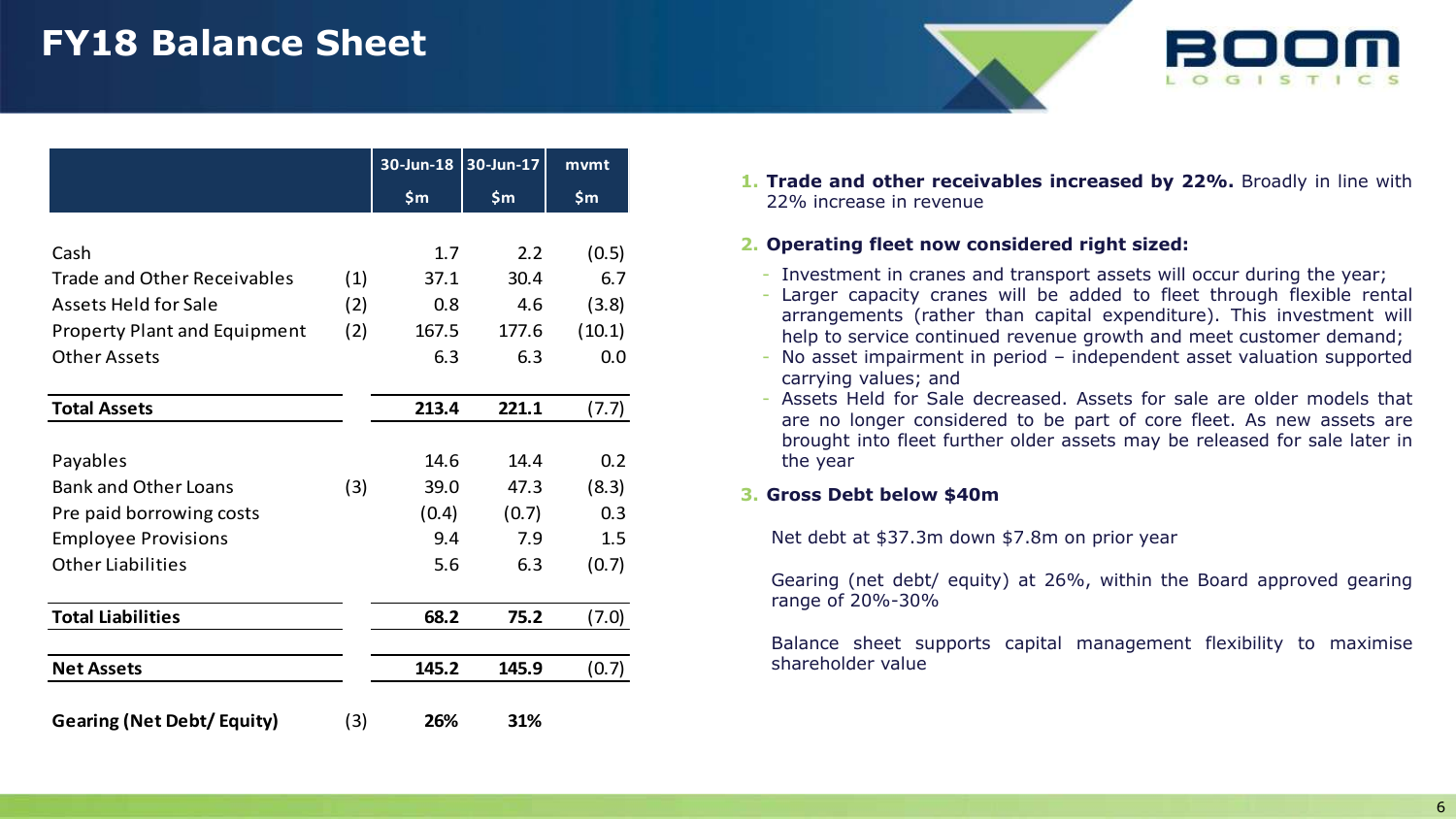## **CEO Transition**

- **Brenden Mitchell is to retire as CEO after over 10 years in the role**
- Planned transition to Tony Spassopoulos who will assume the role of CEO and Managing Director effective from 20 September 2018
	- Tony has been with Boom for 10 years bringing a deep knowledge of operations
	- Promoted to COO role in 2017
	- Introduced to investors and shareholders over last 18 months
	- Brenden Mitchell to remain with Boom for 6 months to further support the transition
- Tony brings a focus on business development as the Group enters into a growth stage
- **The Tony is supported by an aligned, stable and experienced management team**



**Tony Spassopoulos** – Joined Boom in 2008, appointed to Chief Operating Officer in 2017. Tony has a background in equipment hire and industrial services with over 19 years experience in senior management roles in the Brambles group. Tony was previously Director/General Manager of CHEP Asia Pacific – Reusable Plastic Containers. Tony holds a Bachelor of Business (Management) at Monash University and an MBA from Melbourne Business School.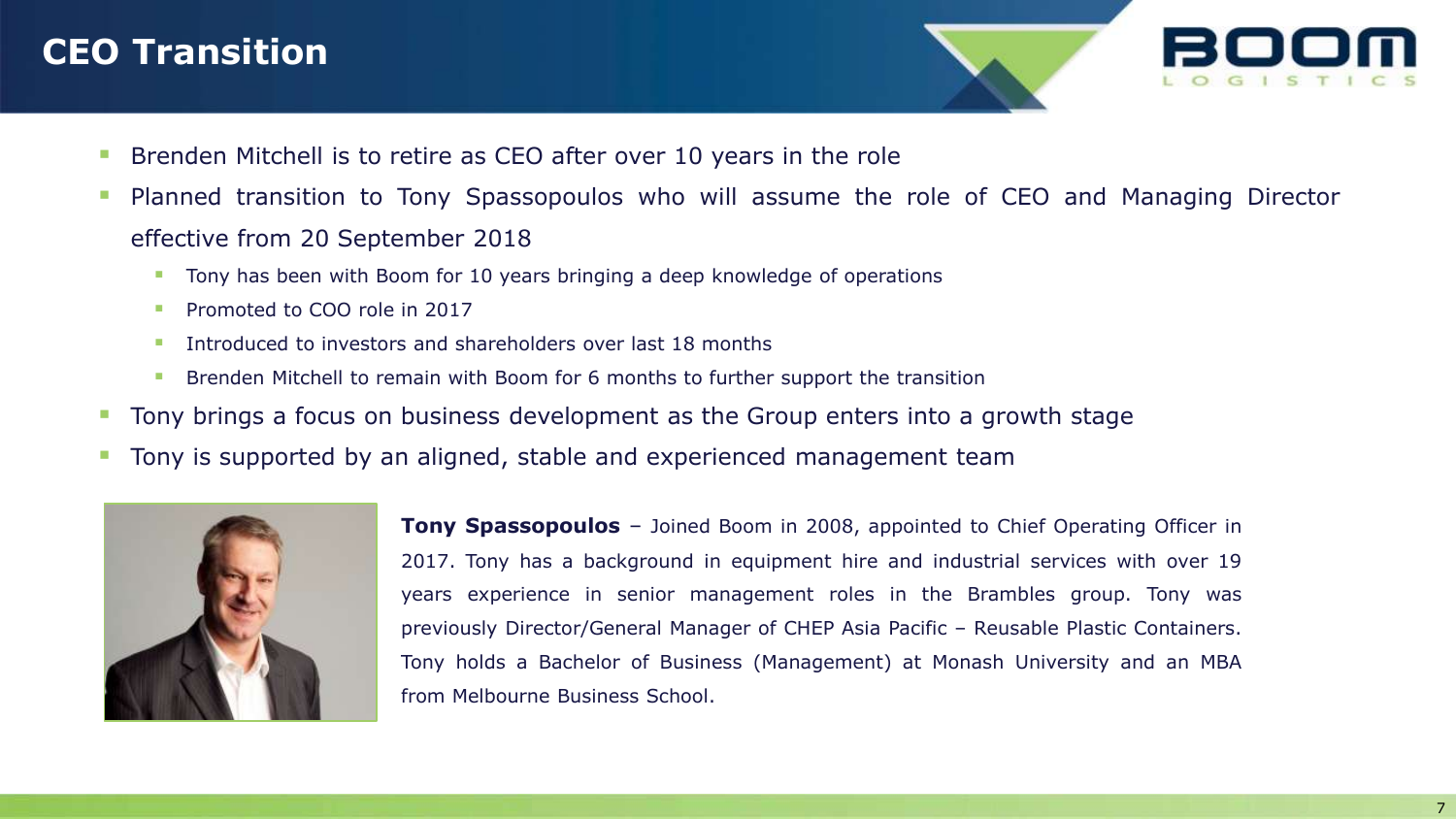## **Strategic Imperatives**

**Maintain the safety culture and disciplines - LTIFR at zero**

## **Build revenues in existing and new markets:**

- Extend/renew current maintenance contracts with resource customers
- **Win additional wind farm construction projects including their maintenance programs**
- **Expand on growing infrastructure sector targeting civil construction works**
- Building the Travel Tower business through our Telco and Power company customers
- Supply *readi* labour hire services to Boom and to new external customers

## **Asset optimisation and new fleet program for growth:**

- Ensuring current fleet is fully utilised relocating assets to high demand locations
- Access to additional fleet to support new revenue growth using long-term dry hire arrangements

## **Profit growth through delivery of operational leverage within the business:**

Winning new contracts near existing depot infrastructure, utilising current overhead structure

## **Maintain a flexible and cost competitive business model:**

- Attract and maintain a skilled and experienced workforce to support growth
- **Includes flexible labour arrangements which also includes** *readi*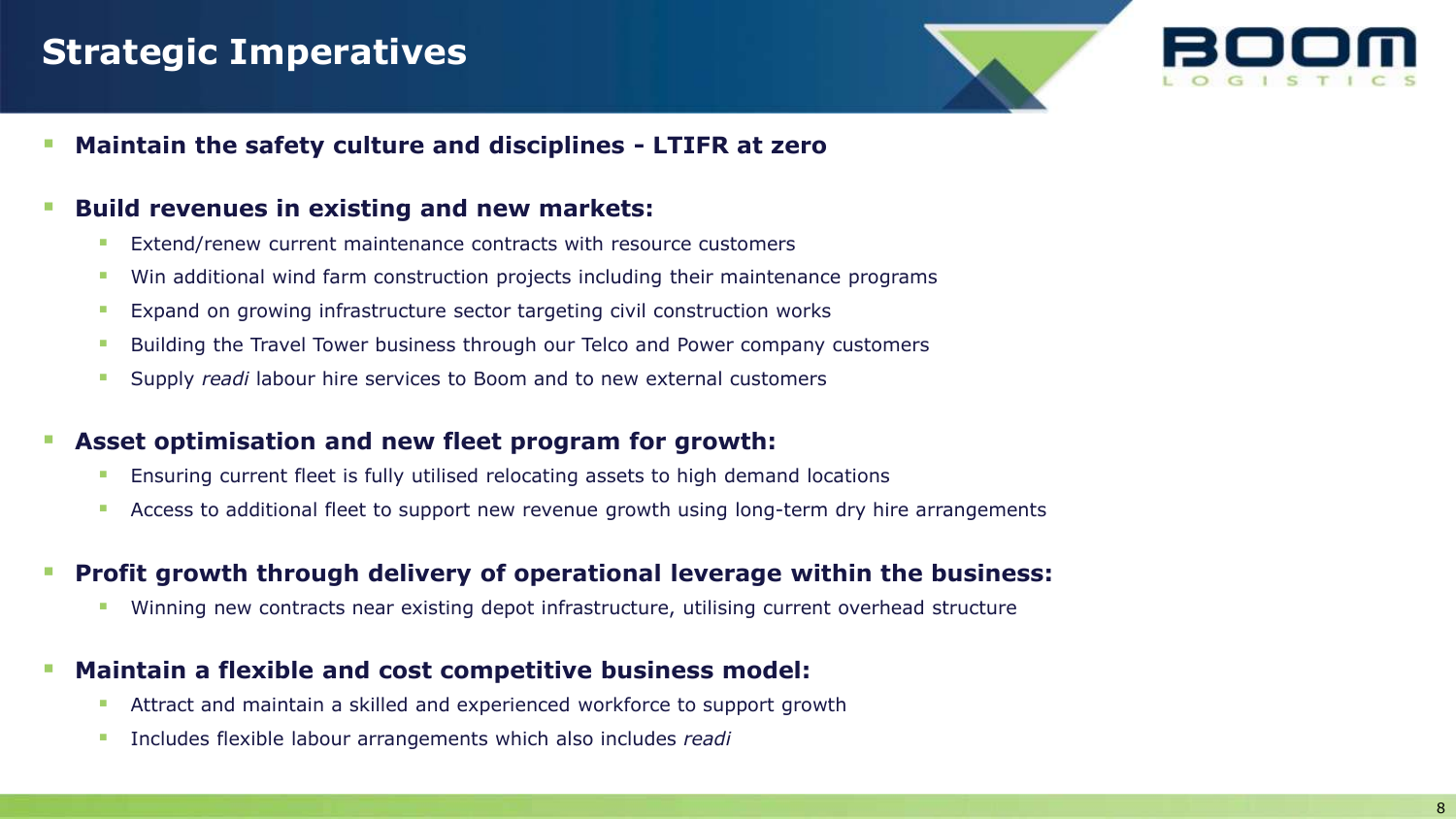## **FY19 Pipeline: Revenue Growth**

**Strong Pipeline with multiple opportunities** – expect to deliver revenue growth of circa 15% in FY19

## **Wind farm market expected to grow over the next 3 years:**

- Targeting to win circa \$30m p.a. of wind farm revenue in FY19 (circa \$20m wind farm revenue in FY18). Next major construction project to commence in October 2018
- Existing large cranes with associated labour currently working on wind farm construction projects
- Wind farm maintenance market to grow as number of turbines built increase over the next 3 years

### **Targeted infrastructure & civil construction projects:**

- Tendering on specific projects where Boom has experience in complex lifts and engineering expertise
- Significant opportunity to supply labour hire to major projects through *readi*

## **Mining & Resources customers continue to increase their production:**

- OEM's supplying the mining resource companies presents increased revenue opportunities for Boom
- New mine construction activities in Western Australia look to present an opportunity if returns are appropriate
- Major opportunity to supply technical and specialised labour hire for shutdowns through *readi*

### **Telecommunication customers to increase demand as 5G services are rolled out:**

New management structure and additional resources focussing on metropolitan markets to leverage opportunity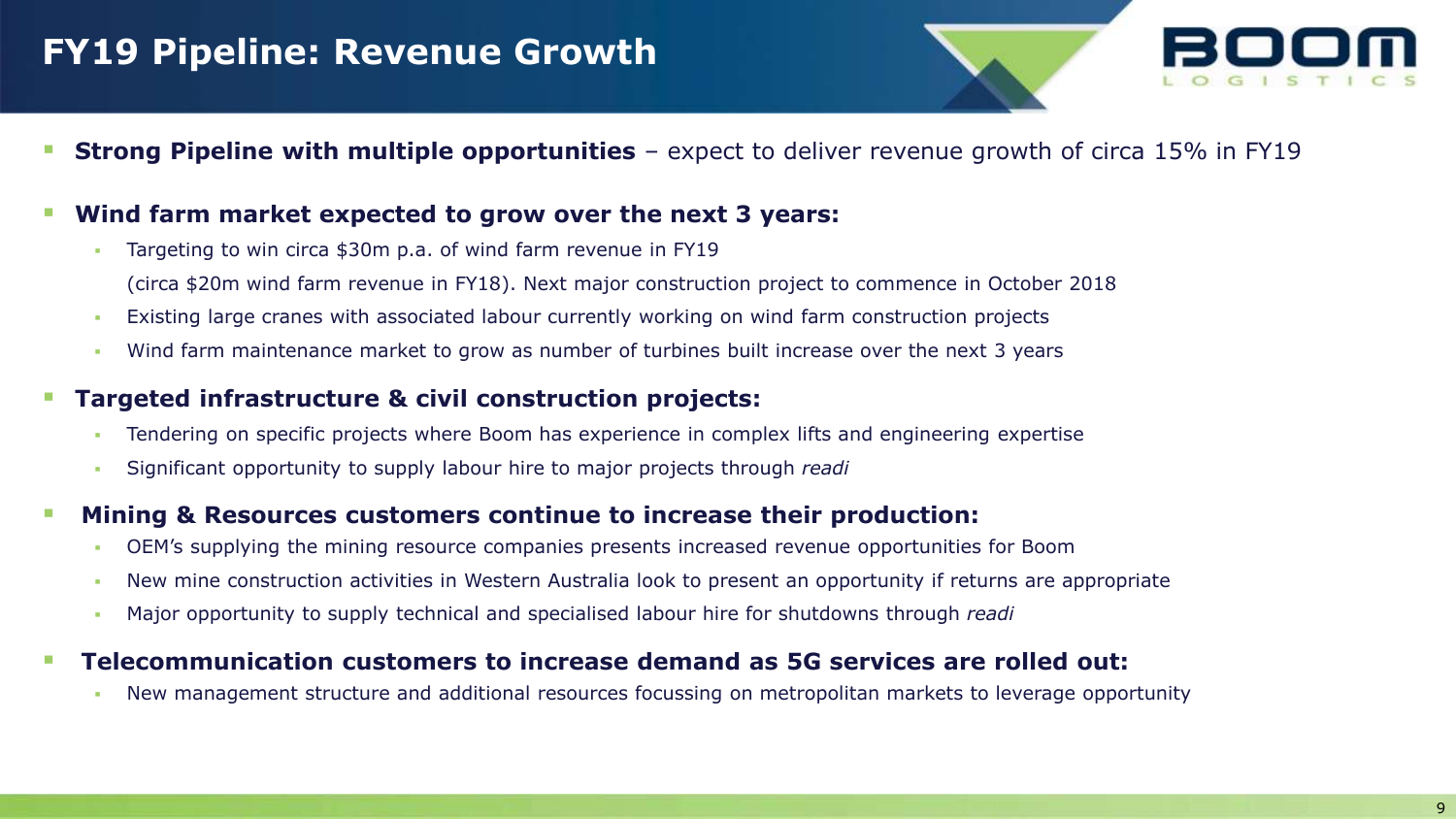# **Outlook FY19**



- Revenue growth to be circa 15%;
- **Earnings per share target at 2 cents per share;**
- **Cash Flow from operations to remain solid;**
- Capex will be approximately \$15m to remain below depreciation for the year with additional assets introduced into the fleet on flexible rental arrangement in order to drive revenue growth;
- Gearing (net debt/equity) to remain in the 20%-30% range;
- **Balance Sheet flexibility to support capital management opportunities in FY19; and**
- Minimum holding buy-back (shareholdings with a value less than \$500) to commence 28 August 2018. Buyback price will be 5 day VWAP calculated for the 5 trading days prior to 23 August 2018. Detailed communication to be sent to affected shareholders on 28 August 2018. Circa 1.2 million shares held in unmarketable parcels.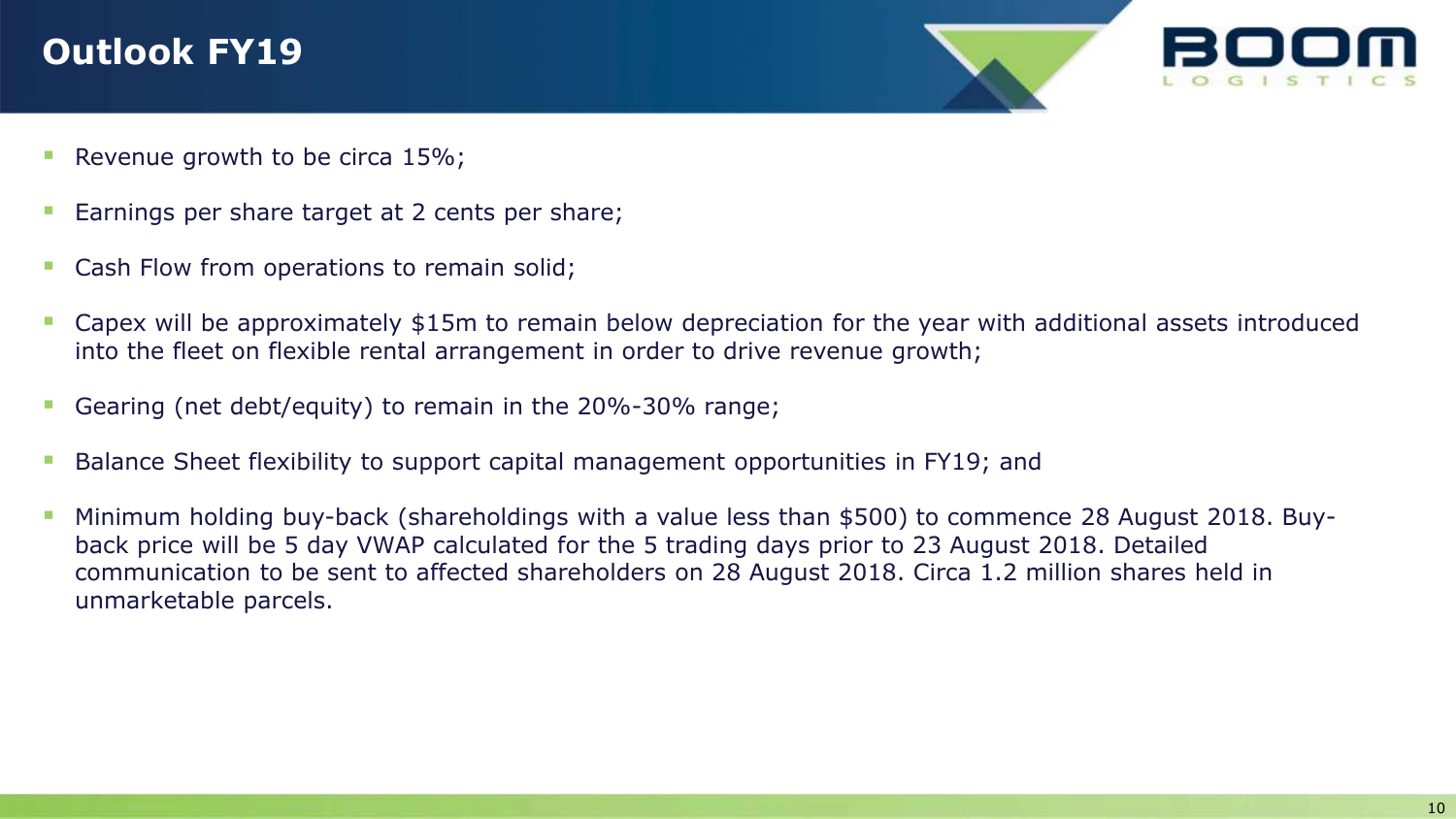





- **Company Profile**
- **Company Description**

11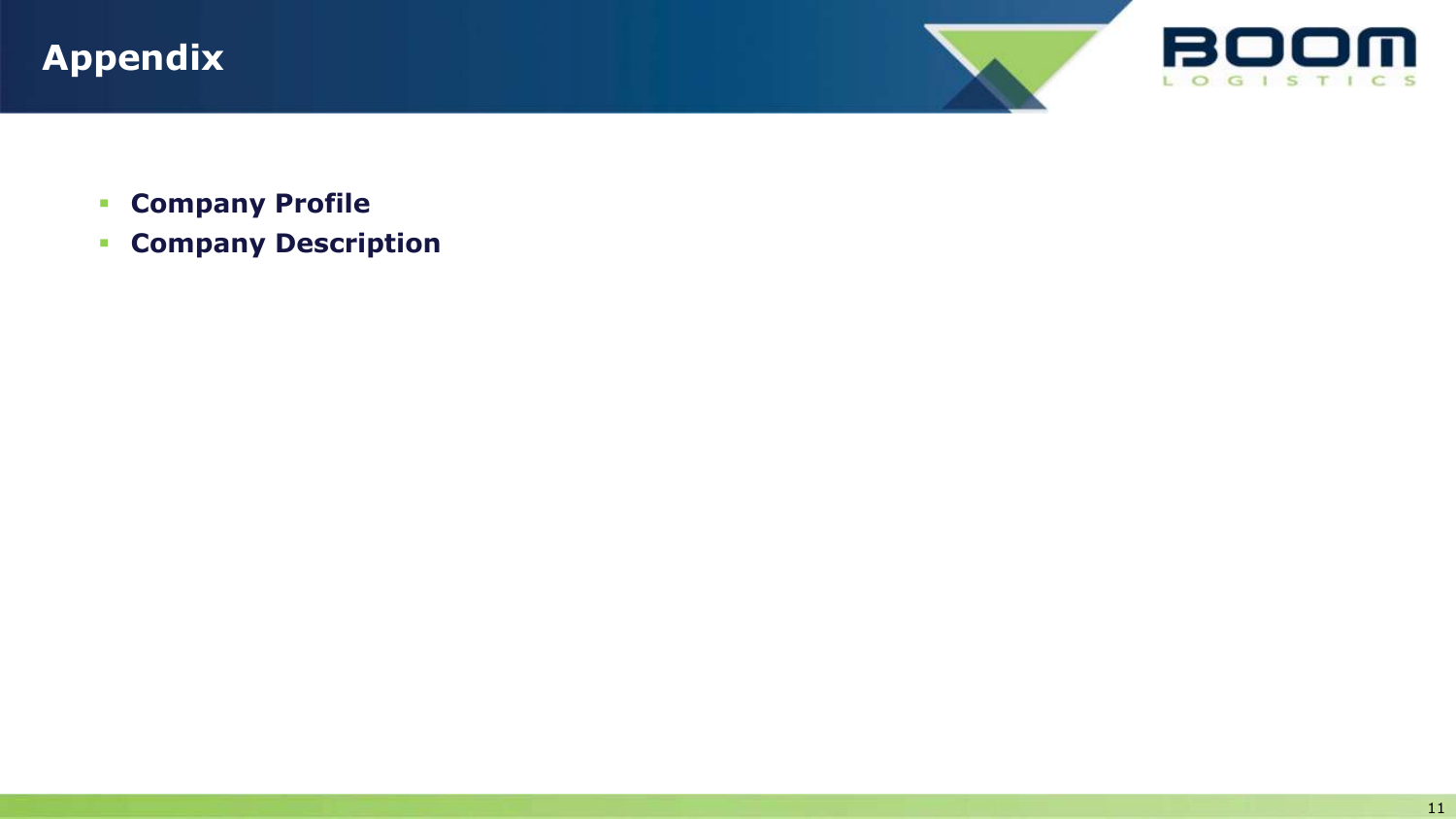## **Company Profile**



## **Key data**

| Shares on issue (m)                     | 474.9          |
|-----------------------------------------|----------------|
| Options and share rights (m)            | 32.4           |
| Market capitalisation (\$m) @24.0 cents | 114.0          |
| Cash (as at June 2018) $(\text{3m})$    | 1.7            |
| Debt (as at June 2018) $(\text{3m})$    | 39.0           |
| Average turnover per month (\$m)        | 3.9            |
| 52-week low & high (cents)              | $0.09 - 0.275$ |
| Index                                   | <b>NA</b>      |

| <b>Director</b><br>shareholding | <b>Salary</b><br><b>Sacrifice</b><br><b>Share</b> |      |                      |              |  |  |
|---------------------------------|---------------------------------------------------|------|----------------------|--------------|--|--|
|                                 | <b>Shares Options</b><br>(m)                      | (m)  | <b>Rights</b><br>(m) | Total<br>(m) |  |  |
| M.J Findlay                     | 0.25                                              | 0    | 0                    | 0.25         |  |  |
| <b>B.C. Mitchell</b>            | 3.1                                               | 11.1 | 2.0                  | 16.2         |  |  |
| J-P. Buijtels*                  | 0                                                 | 0    | 0                    | 0            |  |  |
| T.C. Francis                    | 0.2                                               | 0    | 0                    | 0.2          |  |  |
| T.A. Hebiton                    | 0.5                                               |      | 0                    | 0.5          |  |  |

*\** Mr Buijtels is employed by Rorema Beheer BV, the fund manager of the fund Gran Fondo Capital which holds 70,760,675 shares in Boom Logistics Ltd

## **Largest shareholders**

| Rorema Beheer B.V.       | 70,760,675 | 15% |
|--------------------------|------------|-----|
| Greig & Harrison         | 30,040,806 | 6%  |
| Cadence Asset Management | 25,153,554 | 5%  |

*Source: Iress*

| <b>Holding</b> | <b>Interest</b> |
|----------------|-----------------|
| 70,760,675     | 15%             |
| 30,040,806     | 6%              |
| 25,153,554     | 5%              |

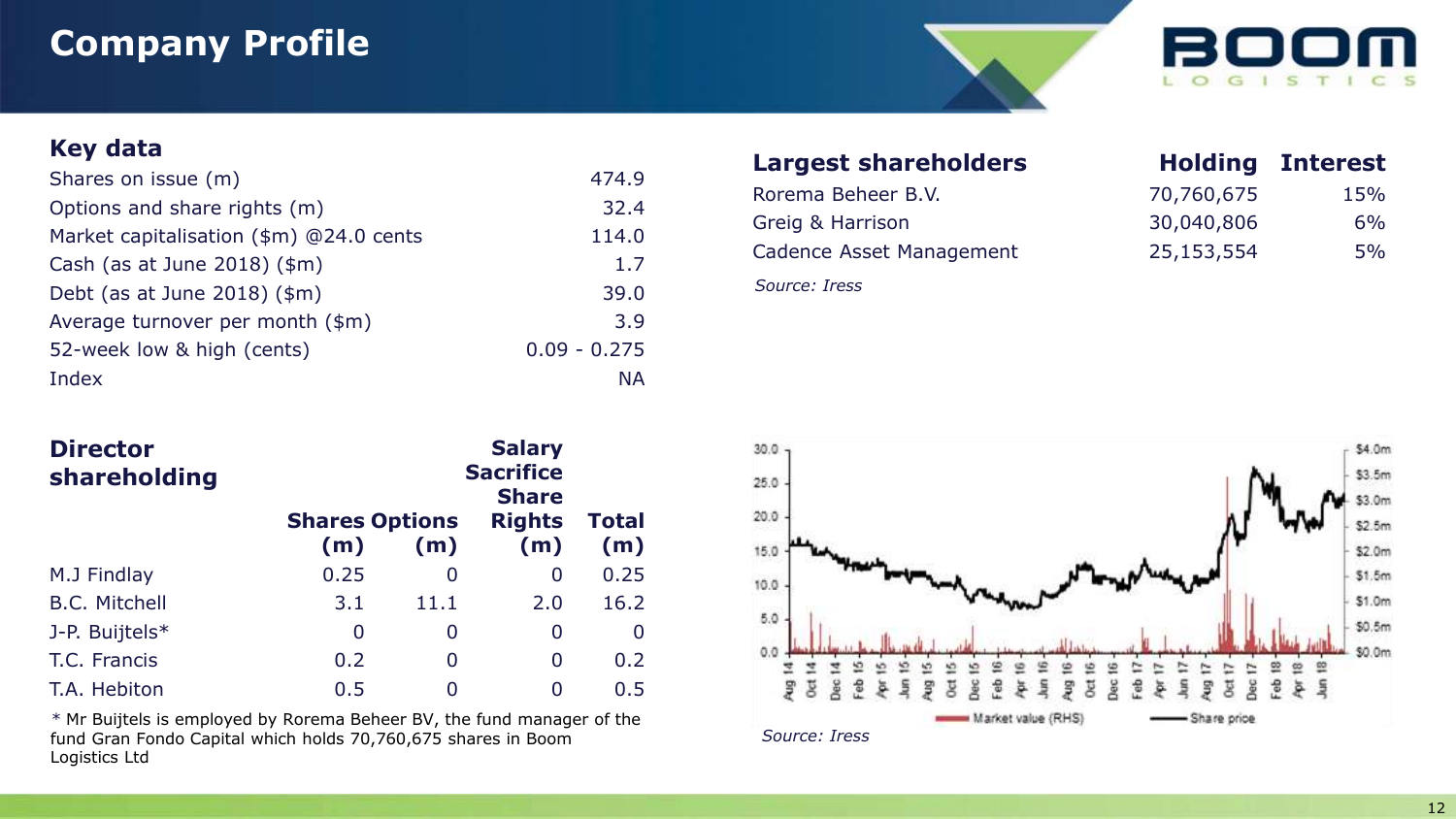## **Company Description**

Boom Logistics is a national industrial services group that delivers an integrated suite of lifting services providing engineering expertise, skilled operators, specialist equipment and a broad range of labour solutions to Australian industry.

- **Head office in Melbourne, Australia**
- **ASX listed in 2003**
- **285 Cranes from 5t to 750t capacity**
- <sup>1</sup> 170 Travel Towers from 12m to 70m
- **EWP's and Support Transport assets**

## **17 depots located across Australia**